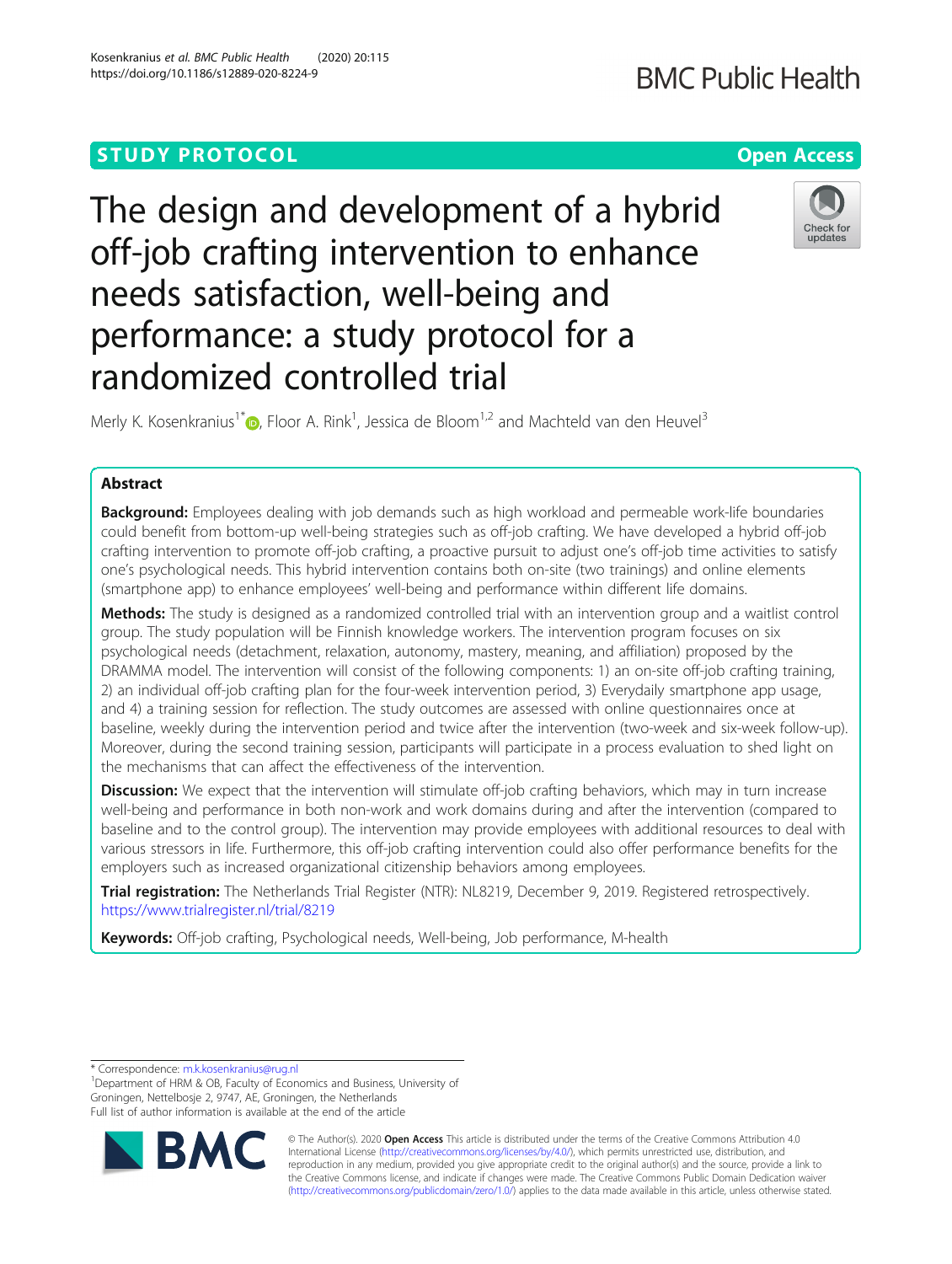# Background

Demographic and economic changes have increased the need for employees to stay in the workforce longer than before, while also retaining high well-being and productivity. At the same time, the current workforce has to deal with job demands such as high workload and permeable work-life boundaries [[1\]](#page-9-0). Excessive job demands can turn into stressors, which over time can lead to serious health outcomes, such as exhaustion [[2\]](#page-9-0). This, in turn, can lead to negative consequences on the organizational level, such as increased absenteeism rates [[3\]](#page-9-0).

Scholars have proposed that employees dealing with high job demands could benefit from bottom-up wellbeing approaches  $[4, 5]$  $[4, 5]$  $[4, 5]$  $[4, 5]$ . One of such approaches is job crafting, which refers to proactively adjusting one's level of job demands and resources at work [\[6](#page-9-0)]. Although research has demonstrated that proactively adjusting one's work activities to satisfy psychological needs can help employees to achieve higher well-being at work [\[7](#page-9-0)], limited research exists on the benefits of proactively adjusting one's off-job time activities to satisfy psychological needs during non-work time, referred to as off-job crafting.

Within non-work domain, leisure crafting was first proposed as a concept different from mere participation in leisure activities [[8\]](#page-9-0), and later defined as "the proactive pursuit and enactment of leisure activities targeted at goal setting, human connection, learning and personal development" [[9\]](#page-9-0). As people might engage in both recreational activities (e.g., sports, hobbies), and other nonwork time activities (e.g., childcare, domestic tasks, volunteer work) to satisfy their psychological needs during the time they are not working, we refer to this form of crafting as off-job crafting. Off-job crafting may help to recover from stressful work because the demands on person's psychophysiological systems are lower during that time and psychological resources can be replenished  $[10]$  $[10]$ .

According to self-determination theory [[11](#page-9-0)] all individuals have three innate psychological needs: autonomy, competence, and relatedness. Humans who actively seek out opportunities that satisfy these psychological needs will, in turn, experience positive psychological outcomes such as higher well-being [[11](#page-9-0)] and performance [[12](#page-9-0)]. More recently, Newman, Tay, and Diener [\[13](#page-9-0)] proposed a model of six psychological mechanisms mediating the relationship between leisure and subjective well-being. According to the DRAMMA model, these six psychological needs are: detachment, relaxation (referred to as "recovery" in the original model), autonomy, mastery, meaning, and affiliation. Detachment is characterized by mentally disengaging from work-related matters, while relaxation refers to low levels of mental or physical activation and little physical or intellectual effort [\[14\]](#page-9-0). Autonomy, one of the basic psychological needs proposed by Ryan and Deci [[15](#page-9-0)], is the desire to experience ownership of one's behavior. Mastery involves seeking learning opportunities and optimal challenges to experience feelings of achievement and competence [\[14\]](#page-9-0). Meaning refers to engaging in activities that individuals perceive as opportunities to gain something valuable in life [[16\]](#page-9-0). Affiliation is the desire to experience relatedness and belongingness with other people [[15](#page-9-0)].

Off-job crafting is primarily expected to satisfy psychological needs in non-work related life domains, but due to the universal nature of people's basic psychological needs, it should also generate indirect spillover effects on work-related well-being and performance [\[17\]](#page-9-0). As there are significantly less -or even no- interfering job demands present during non-work time, people should be more effective in rebuilding their psychological resources via off-job crafting. This could ultimately also benefit people at work. We therefore propose that offjob crafting enhances employees' well-being and performance both within the non-work domain as well as across life domains by the regeneration of psychological resources and satisfaction of psychological needs. To date and to the best of our knowledge, however, interventions to study whether off-job crafting yields these anticipated effects in terms of both well-being and performance in both life domains do not yet exist. We have therefore designed a hybrid off-job crafting intervention to stimulate off-job crafting among employees to enhance their psychological need satisfaction, well-being, and performance.

The aim of this intervention study is to evaluate the effectiveness of a hybrid off-job crafting intervention compared to a waitlist control group on off-job crafting behaviors, psychological need satisfaction, well-being and performance. We hypothesize that off-job crafting can be stimulated in the intervention group compared to a waitlist control group (between-person difference), and that people will engage more often in off-job crafting during and after the intervention period than before (within-person changes). Moreover, we expect that increased off-job crafting will lead to higher well-being and performance during and after the intervention (compared to baseline and to the control group). We hypothesize that as the result of the intervention, participants will report higher basic need satisfaction and satisfaction of psychological needs during and after the intervention compared to baseline and to the waitlist control group. In terms of work-related well-being outcomes, we expect that participants will report higher work engagement and job satisfaction during and after the intervention compared to baseline and to the waitlist control group. In the non-work domain, we hypothesize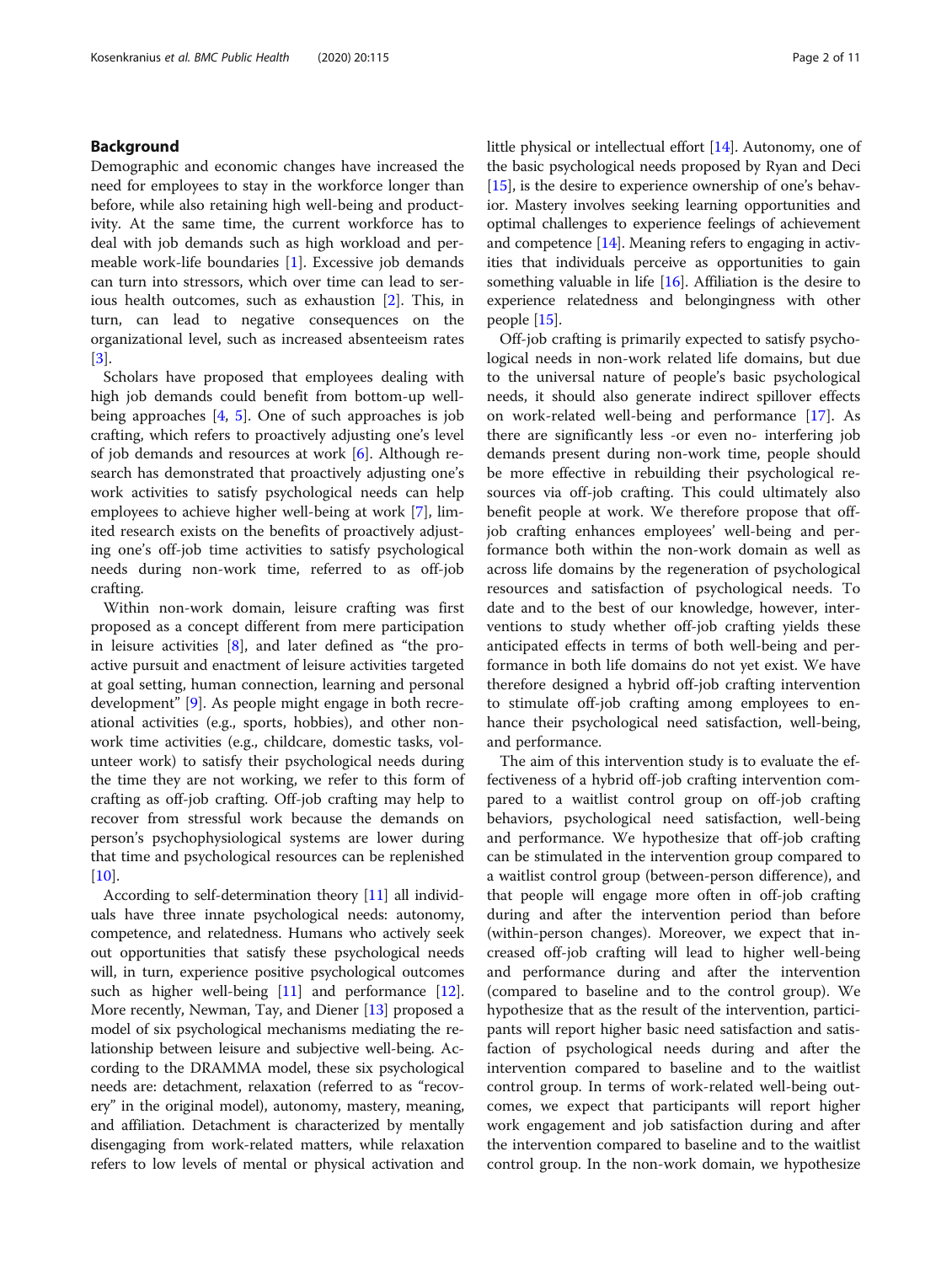that participants will report higher subjective vitality, private life satisfaction and health status and lower stress and mental fatigue levels during and after the intervention compared to baseline and to the waitlist control group. We also expect the intervention to have a positive effect on both work-related and non-work performance. Namely, we expect participants to report higher job performance and organizational citizenship behavior at work and increased family role performance in the non-work domain during and after the intervention compared to baseline and to the waitlist control group. Additionally, we will explore, whether variables such as proactive personality, focus on opportunities, selection, optimization, and compensation strategies, need strengths, home and job demands, job crafting and off-job time activities have a role in participants' engagement in different off-job crafting behaviors and its effects to their well-being and performance in different life domains.

The intervention development is partly based on the Intervention Mapping approach [[18](#page-9-0)] which provides a stepwise process for developing evidence-based health promotion interventions. As a starting point, the planning group, consisting of researchers and well-being trainers, explored the needs and necessity of managing work-life balance and optimizing the use of leisure time, both theoretically and practically in the Finnish context. Recent studies [\[19,](#page-9-0) [20](#page-9-0)] have demonstrated that Finnish workers with knowledge-intensive jobs have difficulties to manage boundaries between work and non-work time. The advancements in mobile technology have made it possible for the employees to choose their work time and place. A study by Ropponen and colleagues [[19\]](#page-9-0) demonstrated that majority (79%) of employees felt the need to be available for the work all the time. According to the study conducted by Toivanen and colleagues [\[20\]](#page-9-0), 42% of employees reported that they think about job-related matters often or rather often at home and only less than third reported feeling that they are well-recovered from work-related stress. Moreover, nonwork time itself can also present people with different type of demands. Salmela-Aro and Upadyaya [[21](#page-9-0)] showed that personal demands such as economic problems and taking care of dependents (e.g., children, elderly parents) vary across the lifespan of Finnish employees and are associated to work burnout. Based on the needs assessment, the following program objectives were formulated: increasing employees' awareness of their psychological needs, and demands and resources both at work and in personal life; increasing awareness of off-job crafting possibilities; and stimulating off-job crafting behaviors among employees (including during breaks at work). We adapted the design of an existing job crafting intervention [\[22](#page-9-0)] to achieve these objectives. As part of the off-job crafting intervention, participants will (1) participate in two on-site trainings, (2) follow a self-composed off-job crafting plan, and (3) use the Everydaily smartphone app. The materials were pretested with a small group of students and adjusted based on their feedback. Before delivering the intervention, pilot testing of the program materials took place with employees from a target organization.

# Methods/design

#### Study design

The effectiveness of the hybrid off-job crafting intervention will be evaluated using a two-armed randomized control trial with an intervention group and a waitlist control group. The study design is presented in Fig. [1](#page-3-0).

The study will be carried out in Finland from October 2019 to May 2020. All participants who have given informed consent to participate in the study will first fill out an online baseline questionnaire, concerning demographics (e.g., age, gender, education), basic job information (e.g., work hours), off-job and job crafting, psychological needs, well-being (e.g., mental fatigue, work engagement) and performance (e.g., family role performance, organizational citizenship behavior) 2 weeks before the intervention period. Additionally, intervention group participants will receive a small task to complete before the first training session. The task consists of composing a list of things that the participant likes and dislikes doing during their off-job time. In addition, they are asked to take two picture that represent: 1) an activity that they loved doing over the past week and 2) an activity that they did not like to do during their off-job time. One week before the first training session, participants will receive a reminder to complete the questionnaire and the homework task. Two weeks after the baseline measurement, intervention group participants will take part in a half-day long training session. Shortly before the training, each intervention group participant receives a personal feedback report containing information about their baseline scores on DRAMMA needs satisfaction and comparison of their scores to reference values derived from other published scientific studies with Finnish and European knowledge workers as the reference group [\[23](#page-9-0)–[25](#page-9-0)]. During the fourweek intervention period, every Tuesday, intervention group participants will receive an email with a link to a weekly online questionnaire. In case of non-response, reminders will be sent on Wednesdays and Thursdays. The control group will be asked to fill out a second questionnaire immediately after the end of the intervention period of the intervention group. Additionally, participants from both groups will receive the same online questionnaire via email twice during the post-intervention period (two and six weeks after intervention). After the intervention period, the intervention group will participate in a halfday long reflection session.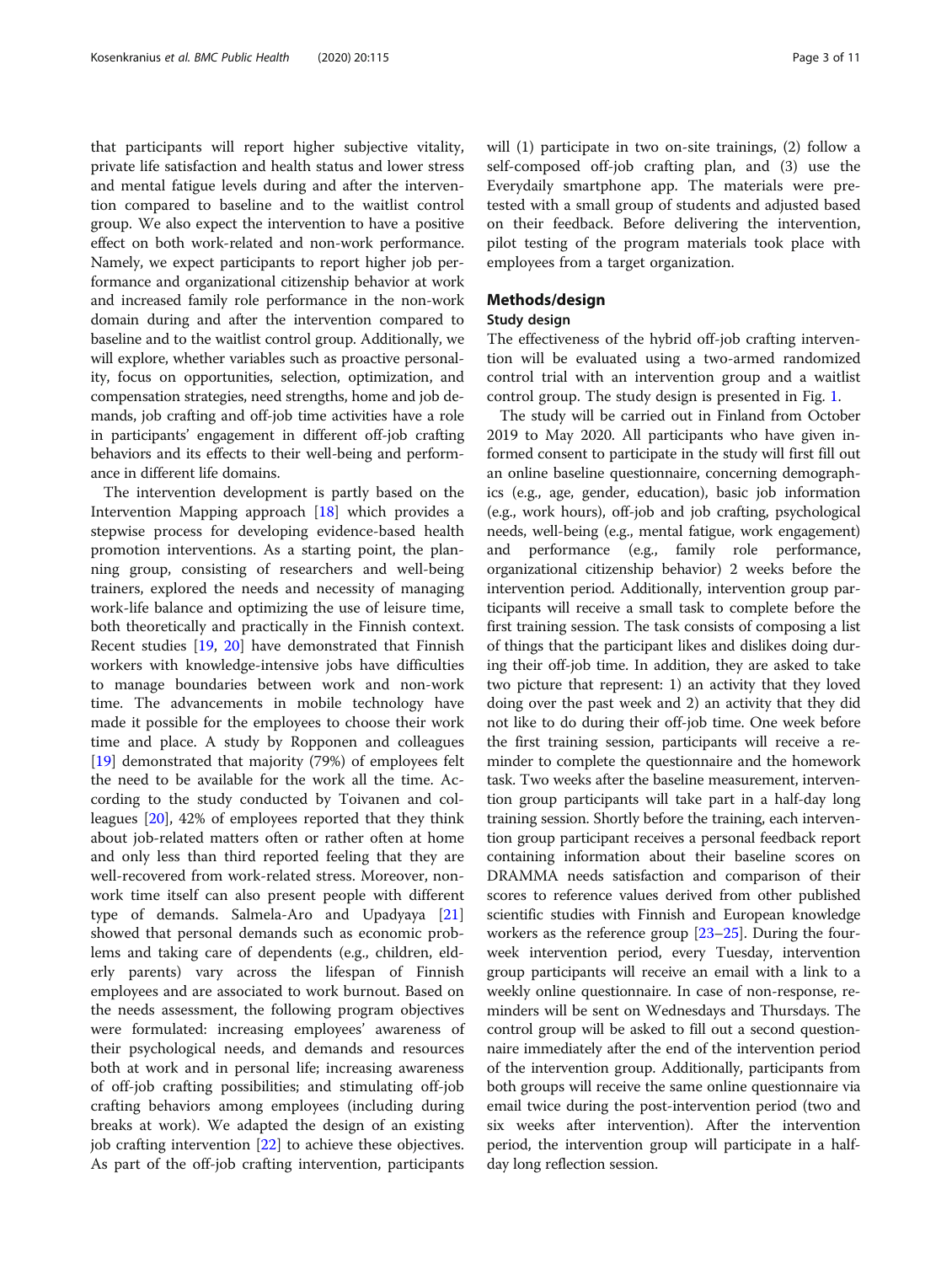<span id="page-3-0"></span>

After the intervention, the waitlist control group will be offered a chance to participate in the trainings and all the intervention materials will be made available for them, including the booklet and Everydaily smartphone application.

#### Study population and recruitment

The study population is recruited from diverse private and public organizations in the capital region and Pirkanmaa region in Finland. The participants are full-time employees with knowledge-intensive jobs. The contacted organizations have previously been interested in Tampere University recovery studies or belong to the network of the trainers delivering the intervention. We will first contact the organizations' HR representatives by sending them an informational recruitment letter, followed by follow-up calls. Individual informational meetings with interested companies will be arranged.

After the company has agreed to participate in the study, we will forward our recruitment email to their employees. This email includes additional information about the study, including the timeline of the intervention. An organization can take part in the study if there are at least 12 employees interested in participating in the study. In each participating organization, a person will be appointed to facilitate the communication between participants, trainers, and researchers. This person will also provide the employees with a registration form (requesting employee's name and contact information). Within each organization, we aim to assign participants randomly either to the intervention or to the waitlist control group. After the intervention, employers will receive an anonymized group feedback regarding the development of participants' levels of stress, mental fatigue, job performance and organizational citizenship behavior across different measurement points.

# Training sessions

The training sessions take place on site for a maximum of 14 employees at a time. Trainers are experienced occupational well-being coaches trained by the researchers. Additionally, they have been actively involved in the intervention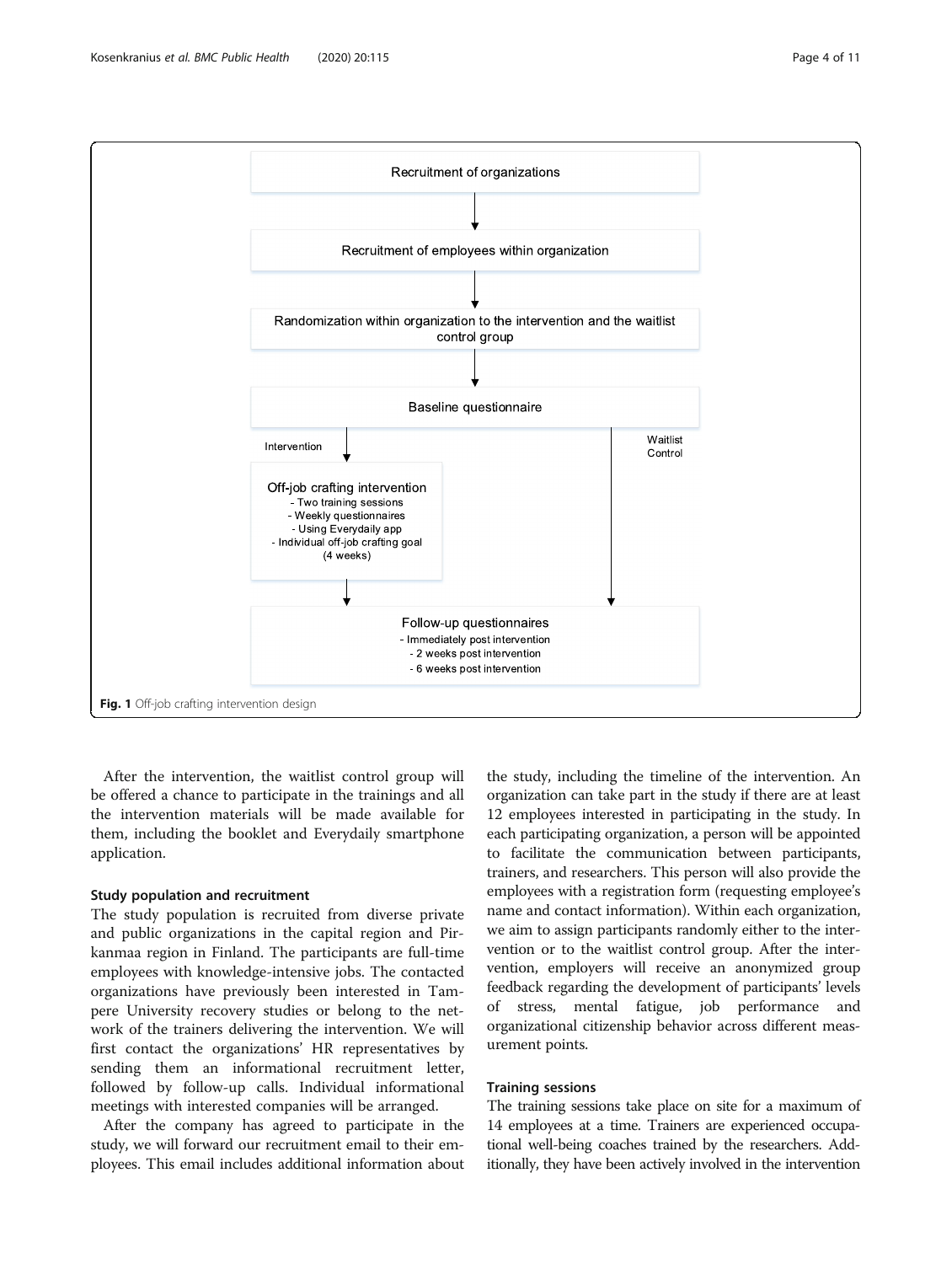development process and are trained in various relaxation methods (e.g., yoga, meditation).

The first training session will focus on introducing the intervention, increasing awareness of stress, psychological needs and off-job crafting, reflecting on personal off-job crafting behaviors in small groups, and developing an individual off-job crafting plan for the intervention period. After a round of introductions, trainers will introduce theoretical findings about stress, off-job crafting and the DRAMMA model. Next, participants will work with their personal feedback reports and homework tasks to reflect on their psychological need satisfaction scores and off-job time activities first individually and then within small groups. The introduction section is followed by several practical exercises.

The practical psychological needs training is divided into six parts, each focusing on a specific DRAMMA need. First, trainers will provide a short theoretical overview of each dimension and a few examples of different strategies found to enhance that specific need. This is followed by a practical exercise addressing the same psychological need. For detachment from work, participants will be asked to think of a transition ritual [\[26](#page-10-0)] that would help them to clearly separate their work and nonwork time. To introduce a relaxation strategy, the trainers will conduct a short relaxing stretching exercise. To enhance meaning, participants will engage in a short exercise that helps them to become aware of and act in accordance with their own personal values [[27](#page-10-0)]. For mastery, they will engage in an exercise prompting them to remember a past success experience and to share it with another group member to increase participants' self-efficacy [[28](#page-10-0)]. After the mastery exercise, participants will engage in a strength spotting exercise to enhance affiliation [\[29\]](#page-10-0). Participants will take turns in sharing the strengths they have spotted in their colleague based on previously shared success stories to demonstrate how even brief positive interactions can increase the feeling of belonging and positive affect [\[30\]](#page-10-0). As participants share a personal story with each other, they get to know each other better and social bonds are strengthened. Finally, to increase autonomy, participants will learn about SMART goal setting [\[31](#page-10-0)]. Participants can find all the above described exercises and other training materials in the booklet which they will receive at the beginning of the first training session.

After the psychological needs training, participants will be asked to choose one psychological need that they wish to focus on during the four-week intervention period. While they are free to choose whichever of the six needs they want to work with, we recommend aiming to work with the psychological need that they scored the lowest on. This recommendation is made to support more balanced needs satisfaction across different needs, which has been found to be associated with higher reported well-being [\[32](#page-10-0)]. Participants will work in small groups and will be assisted by trainers to come up with their individual SMART off-job crafting goals. In the end, they will write their goals down in their personal booklets. As forming implementation intentions has been shown to improve goal achievement [[33](#page-10-0)], participants will write a postcard for themselves where they outline how implementing their chosen DRAMMA goal will benefit them, what might potentially interfere with achieving the goal and how to overcome these barriers. The postcards will be sent to the participants during the second week of the four-week intervention as a positive reminder to continue working on their goals.

Next, participants will follow an app tutorial outlining the main functions of the smartphone app Everydaily and create their personal off-job crafting projects in the app. At the end of the first training session, trainers will summarize the main points of the training and the next steps, and participants will have a chance to ask questions about both this training session and the intervention in general.

After the four-week intervention period, participants will attend a second half-day training session. During this session, they first fill out the last weekly questionnaire and will receive new individual needs satisfaction scores, which they can compare to their baseline scores. Next, they have a chance to reflect on their experiences by identifying enablers and barriers that affected their off-job crafting during the intervention period. They will then review their previous goals, set future goals, and have the chance to ask questions. Additionally, we will ask participants to fill out a process evaluation questionnaire at the end of the training session to gather information about intervention reach, dose received and participants' attitudes toward the intervention [[34\]](#page-10-0).

Both training sessions will include several short 10 min breaks between different parts of the training. During these breaks, participants can participate in additional exercises. On the first training day, participants can watch a video of natural surroundings to learn about the restorative effects of nature [[35\]](#page-10-0) and do a mindfulness meditation exercise. During the second training session, participants are offered to participate in progressive muscle relaxation exercise [[36](#page-10-0)] and in a mandala coloring session with relaxing music [[37\]](#page-10-0).

#### Everydaily app

During the first training session, participants will be given individual access codes and instructions for using the Everydaily smartphone app. The app content is specifically developed to present participants with short daily activities (Dailys) to support engagement in off-job crafting behaviors. Participants will create a 4-week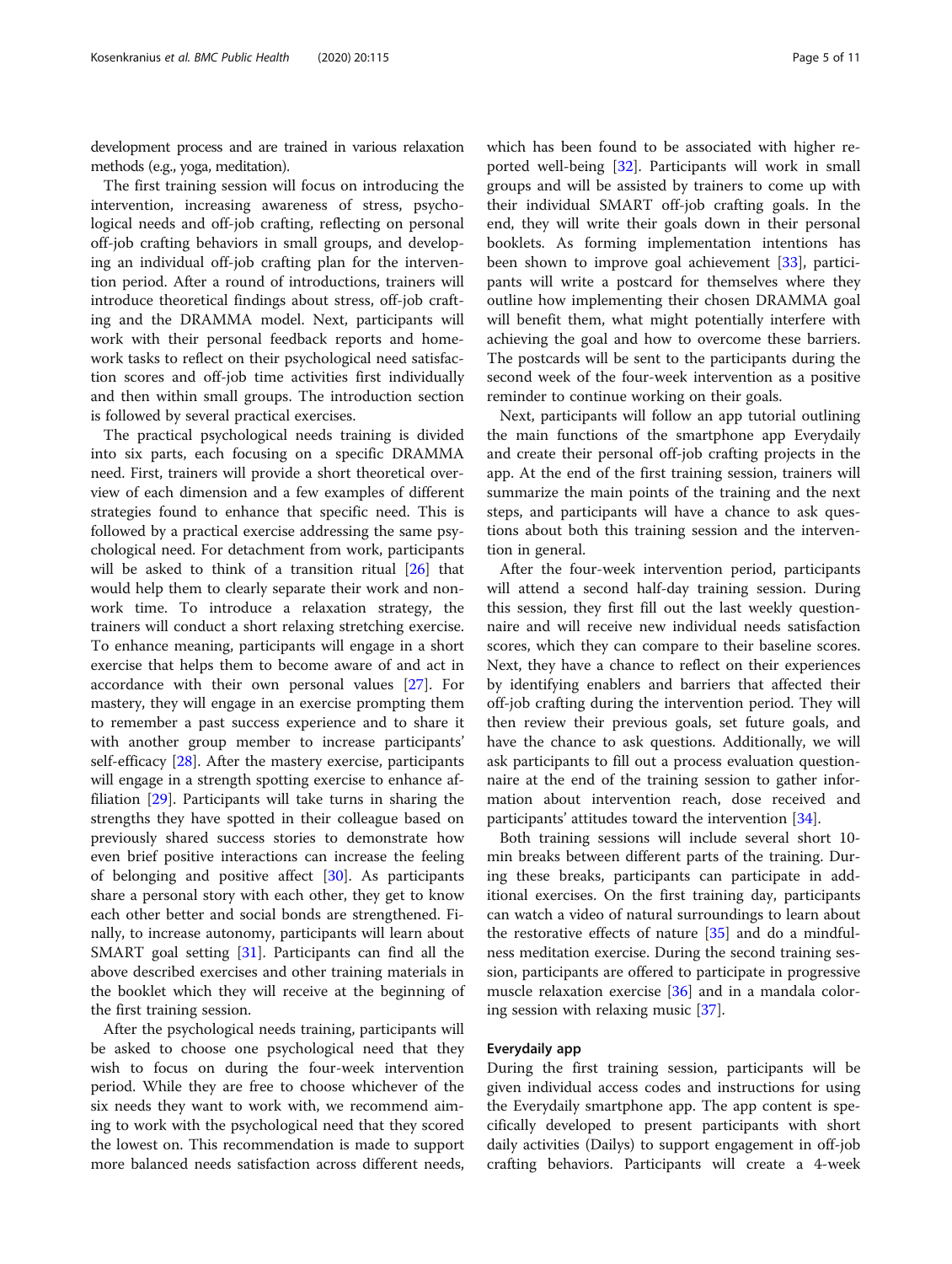wellbeing project in the app. Each day, they are presented with three different Dailys, each addressing at least one of the psychological DRAMMA needs (i.e., detachment, relaxation, autonomy, mastery, meaning, affiliation). Participants are encouraged to select and complete Dailys that correspond to the psychological need that they have selected to focus on during the intervention period. Dailys are based on various techniques (e.g., mindfulness meditation, practicing gratitude, goal setting) that target different DRAMMA needs and have been previously shown to improve well-being [[38](#page-10-0)–[40](#page-10-0)]. After participants have completed a Daily, they can upload a picture or short reflection text about the task to the app. Participants' picture and text submissions remain private and will only be visible to themselves. Additionally, they are asked to rate the level of DRAMMA needs fulfillment that they experienced during completing the Daily. Participants can additionally rate their well-being within the app. They can collect points for completing Dailys and can follow their progress in terms of needs satisfaction and well-being on graphs within the app. They are encouraged to use the gamified app throughout the intervention period.

#### Measures

All seven questionnaires will include the following constructs: off-job crafting, subjective vitality, mental fatigue, stress, health status, private life satisfaction, job satisfaction, work engagement, family role performance, job performance, organizational citizenship behavior, basic need satisfaction, satisfaction of psychological needs, home demands, job demands and job crafting. Additionally, the baseline questionnaire will include need strengths, proactive personality, focus on opportunities, Selection, Optimization, and Compensation strategies and background variables. Both the baseline and the fourth weekly questionnaire will additionally measure participation in different off-job activities.

# Off-job crafting

Off-job crafting is measured with a new 18-item off-job crafting scale at the baseline and with a shortened 6 item version during and after the intervention period [[24\]](#page-9-0). Crafting for each of the six DRAMMA needs is measured by three items at the baseline and one item during and after the intervention period. Example items are: "Over the past week, I've made sure to detach from work-related thoughts during off-job time" (detachment), "Over the past week, I've made sure to experience relaxation of my body and mind during off-job time" (relaxation), "Over the past week, I've planned my off-job activities so that I experience control over my life" (autonomy), "Over the past week, I've organized my off-job activities so that I put my skills, knowledge or abilities into action" (mastery), "Over the past week, I've made sure to experience meaning in my life during off-job time" (meaning), and "Over the past week, I've made sure to experience close connections to the people around me during off-job time" (affiliation). Participants are asked to respond on a 5-point Likert scale (1 = never,  $5 = \text{very often}$ ).

#### Well-being

#### Subjective vitality

Subjective vitality is assessed with four items from the Subjective Vitality Scale [[41,](#page-10-0) [42\]](#page-10-0). Participants are asked to indicate on a 5-point scale how often they felt alive and vital, energetic, having energy and sprit, and looked forward to each new day over the past week. The response scale ranges from 1 (very rarely or never) to 5 (very often or all the time).

#### Mental fatigue

Mental fatigue is measured with four items from the Three-Dimensional Work Fatigue Inventory [[43\]](#page-10-0) mental fatigue subscale. The items are adapted to one-week period. An example item is: "Over the past week, how often did you feel mentally worn out at the end of the workday?". The response scale ranges from 1 (never or almost never) to 5 (very often or all the time).

#### Stress

Stress symptoms are measured with a one-item scale adapted from Elo, Leppänen and Jahkola [[44](#page-10-0)]. First, participants indicate whether they have felt stress symptoms over the past week on a scale ranging from 1 (not at all) to 5 (very much). If applicable, participants are asked to specify in which life domain they experienced this kind of stress within the past week. They can indicate this on a scale from 1 (only during off-job time) to 7 (only at work) with the scale's middle point indicating stress both in private and work life.

#### Health status

Health status is measured with one item [[45\]](#page-10-0). Participants are asked to assess their current general health status on a scale from 1 (very bad) to 5 (very good).

# Private life satisfaction

Private life satisfaction is measured with a single item adapted from job satisfaction item: "How satisfied have you been with your private life over the past week?". In this context, private life refers to everything outside of work context, including family life, leisure activities, domestic chores, hobbies. Participants are asked to indicate their private life satisfaction on a scale ranging from 1 (very dissatisfied) to 10 (very satisfied).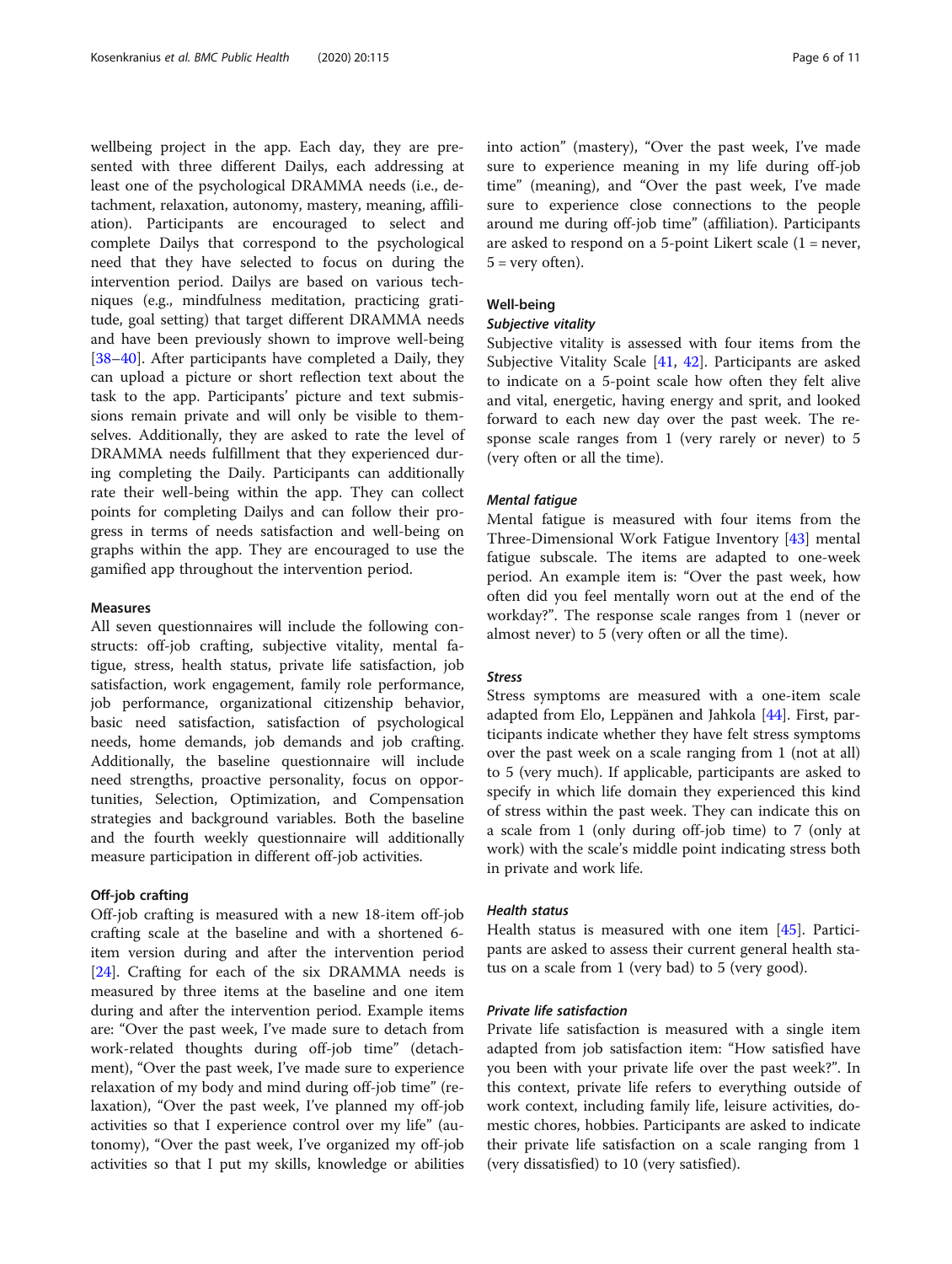# Job satisfaction

Job satisfaction is measured with a single item: "How satisfied have you been with your job over the past week?". A single-item measure has been shown to be acceptable to measure job satisfaction [[46](#page-10-0)]. Participants can indicate their job satisfaction on a scale ranging from 1 (very dissatisfied) to 10 (very satisfied).

#### Work engagement

Participants work engagement is assessed with six items from the Utrecht Work Engagement Scale vigor and dedication subscales [\[47](#page-10-0)]. The items are adapted to oneweek period. Example items are: "Over the past week at my work, I felt bursting with energy" (vigor) and "Over the past week, I was enthusiastic about my job" (dedication). Participants can choose between seven response options from 0 (never) to 6 (always).

#### **Performance**

#### Family role performance

Participants' performance in private life is assessed with a family role performance scale developed by Chen and colleagues  $[48]$  $[48]$ . The 4-item subscale measuring relationship performance in one's family life is used in this study. The items are adapted to one-week period. An example of relationship performance item is: "Providing emotional support to your family members". Participants can indicate to what extent their feel that they fulfilled what was expected of them in relation to different aspects of their current family life on a scale from 1 (did not fulfill expectations at all) to 5 (fulfilled expectations completely).

#### Job performance

To measure job performance, participants are asked to rate their overall work performance over the past week on a single-item measure  $[49]$  $[49]$ . The scale ranges from 1 (the worst job performance a person could have at your job) to 10 (performance of a top worker at your job).

#### Organizational citizenship behavior

Organizational citizenship behavior is measured with five items from a scale developed by Lee and Allen [[50](#page-10-0)] and an additional item by Goodman and Svyantek [\[51](#page-10-0)]. The first three items measure behaviors directed towards the individuals. An example item is: "You have assisted others with their duties". The next three items measure behaviors directed towards the organization, such as: "You offered ideas to improve the functioning of the organization". Participants are asked how often they have engaged in these behaviors over the past week on a scale from 1 (never) to 7 (always).

# Potential moderators, mediators and control variables Need strengths

Need strengths is measured with the baseline questionnaire. The items are adapted from Chen and colleagues [[25\]](#page-9-0). In the current study, we use one question per dimensions for detachment and relaxation needs and two questions per dimension for autonomy, mastery, meaning, and affiliation needs. Example items are: "It is important to me to mentally disengage from my work during my off-job time" (detachment), "It is important to me to relax after my work is done" (relaxation), "It is important to me to feel in control" (autonomy), "It is important to me to develop my skills and abilities" (mastery), "It is important to me to achieve a sense of purpose in what I am doing" (meaning) and "It is important to me to experience close connections to the people around me" (affiliation). The need strength is measured on a scale from 1 (not important at all) to 5 (very important).

#### Basic need satisfaction

Basic need satisfaction is measured with nine items from the Basic Psychological Need Satisfaction and Frustration Scale [[25\]](#page-9-0). The scale is reduced to three items per each psychological need based on the highest factor loadings in the study conducted by Chen and colleagues [[25\]](#page-9-0). The items are adapted to one-week timeframe. Example items are: "Over the past week, I've felt a sense of choice and freedom in the things I undertook" (autonomy), "Over the past week, I've felt capable at what I did" (competence) and "Over the past week, I've felt that the people I care about also cared about me" (relatedness). Participants are asked to respond on a 5-point Likert scale  $(1 = \text{completely}$  untrue,  $5 = \text{completely}$  true).

# Satisfaction of psychological needs

DRAMMA needs experiences are measured with a 16 item scale. Detachments, relaxation, autonomy and mastery dimensions are each measured with three items from the Recovery Experience Questionnaire [[14\]](#page-9-0). In addition, four additional items were developed to measure meaning and affiliation. Example items are: "Over the past week, during time after work, I forgot about work" (detachment), "Over the past week, during time after work, I kicked back and relaxed" (relaxation), "Over the past week, during time after work, I determined for myself how I will spend my time" (autonomy), "Over the past week, during time after work, I did things that challenge me" (mastery), "Over the past week, during time after work, I experienced meaning in my life" (meaning), "Over the past week, during time after work, I experienced close connections to the people around me" (affiliation). Participants can indicate their agreement with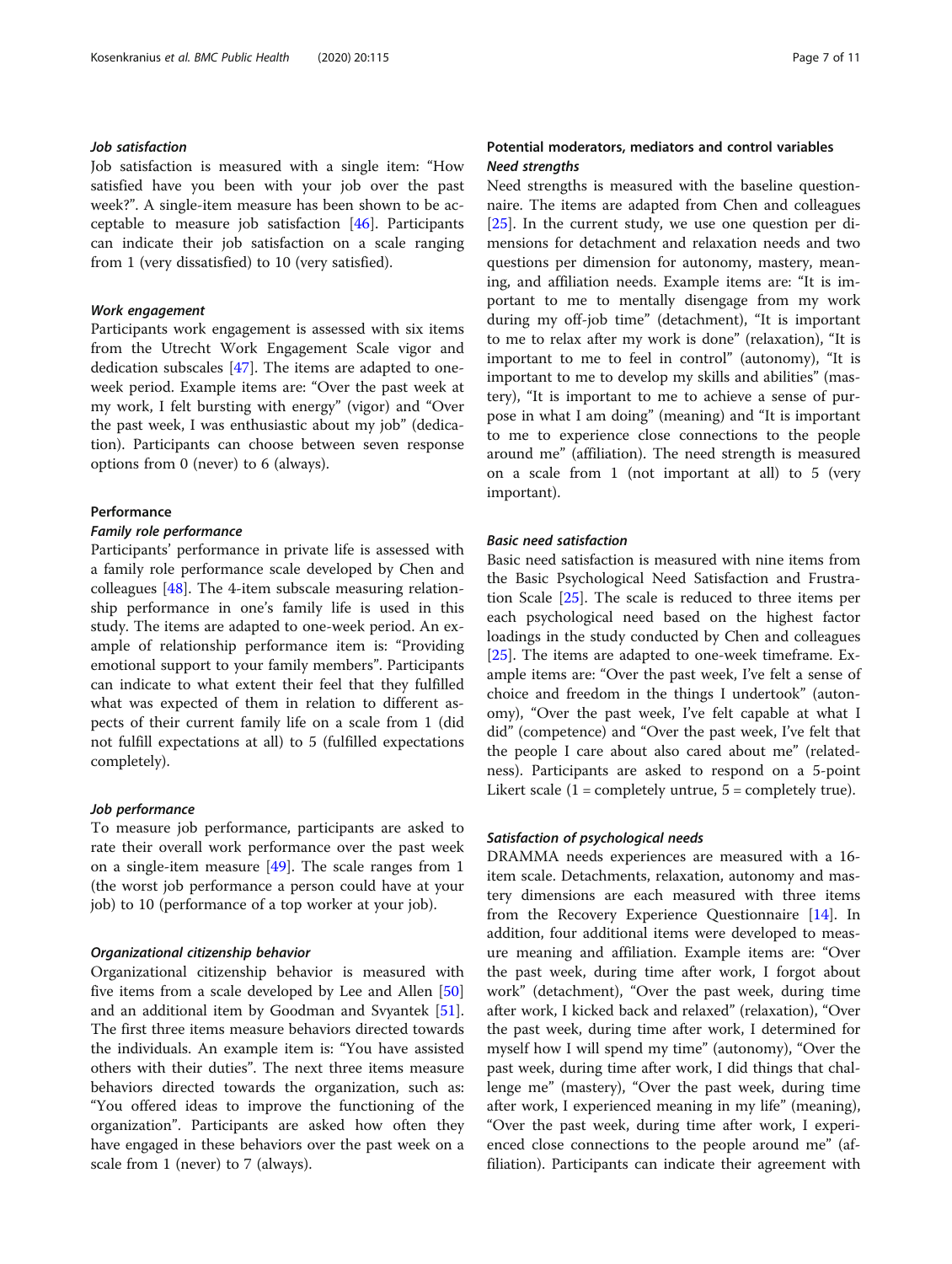the statements on a scale from 1 (I do not agree at all) to 5 (I fully agree).

#### Home demands

Home demands are measured with the Home Demands Scale [\[52](#page-10-0)]. The scale consists of three subscales: quantitative home demands (example item: "How often have you been busy at home over the past month?"), emotional home demands (example item: "How often did emotional issues arise at home over the past month?" and mental home demands (example item "How often did you have to do many things simultaneously at home over the past week?"). The scale used in this study consists of nine items with one original mental demands item excluded. Participants are asked to report their demands in private life over the past week with the answer range from 1 (never) to 5 (very often).

#### Job demands

During each measurement, participants are asked to report their past week's working hours. Additionally, three types of job demands will be measured during each measurement. Workload is measured with three items from the Quantitative Workload Inventory [[53](#page-10-0)]. An example question is: "How often did your job require you to work very fast over the past week?". Cognitive job demands are measured with three questions from the Copenhagen Psychosocial Questionnaire [[54\]](#page-10-0) and the DISC Questionnaire [\[55\]](#page-10-0). An example item is: "How often did your work require that you remember a lot of things over the past week?". Emotional job demands are measured with three items from the Copenhagen Psychosocial Questionnaire [\[54](#page-10-0)]. An example item is: "How often did your work evoke unpleasant feelings over the past week?". The response scales for all job demand items ranges from 1 (very rarely or never) to 5 (very often or all the time).

# Job crafting

Job crafting is measured with a 4-item job crafting scale [[56\]](#page-10-0). An example item is: "I change my job so it would better fit with who I am". Participants are asked to respond on a 5-point Likert scale from 1 (very rarely or never) to 5 (very often).

# Off-job activities

Off-job activities are measured with a newly developed scale. The scale is composed of various scales which have previously been used to measure participation in different leisure activities [\[57](#page-10-0)–[61\]](#page-10-0). Participants can indicate the frequency of engaging in different leisure activities (e.g., active socializing, cultural activities, outdoor activities) on a scale from 1 (almost never) to 5 (several times a day).

#### Proactive personality

Proactive personality is measured only with the baseline questionnaire, using a six-item version of the Proactive Personality Scale [[62\]](#page-10-0). An example item is: "I excel at identifying opportunities". Employees can choose a response from 1 (totally disagree) to 5 (totally agree).

#### Focus on opportunities

Focus on opportunities is measured in the baseline questionnaire with a four-item scale [\[63](#page-10-0)]. An example item is: "My occupational future is filled with possibilities". Participants can reply on a scale from 1 (does not apply at all) to 5 (applies completely).

#### Selection, optimization and compensation strategies

Selection, Optimization and Compensation strategies are measured in the baseline questionnaire with a twelveitem scale [\[63](#page-10-0)]. The scale has four subscales: elective selection (example item: "At work, I concentrate all my energy on few things"), loss-based selection (example item: "When things at work don't go as well as they have in the past, I choose one or two important goals"), optimization (example item: "At work, I make every effort to achieve a given goal"), and compensation (example item: "When things at work don't go as well as they used to, I keep trying other ways until I can achieve the same result I used to"). Participants can reply on a scale from 1 (does not apply at all) to 5 (applies completely).

#### Background variables

We ask the participants to state their age, gender, highest level of formal education, family status, living situation, type of work, weekly working hours, and tenure.

# Statistical analyses

#### Sample size calculation

The G\*POWER software [\[64](#page-10-0)] was used to determine the minimum number of participants necessary to guarantee sufficient power of the study. Assuming an effect size of .25 (medium), alpha = .05 and power = .80, the required sample size is 64 participants per group to determine a significant difference between the intervention and the waitlist control group. Taking into account potential non-response and loss to follow-up, we aim to recruit at least 200 employees to ensure an adequate sample size.

#### Basic analyses

All basic analyses are carried out with SPSS 25 [\[65](#page-10-0)]. Two-tailed significance level of < .05 will be considered statistically significant. Baseline characteristics of the participants are analyzed using descriptive statistics. Independent samples t-tests or chi-square tests are applied to check whether randomization was successful or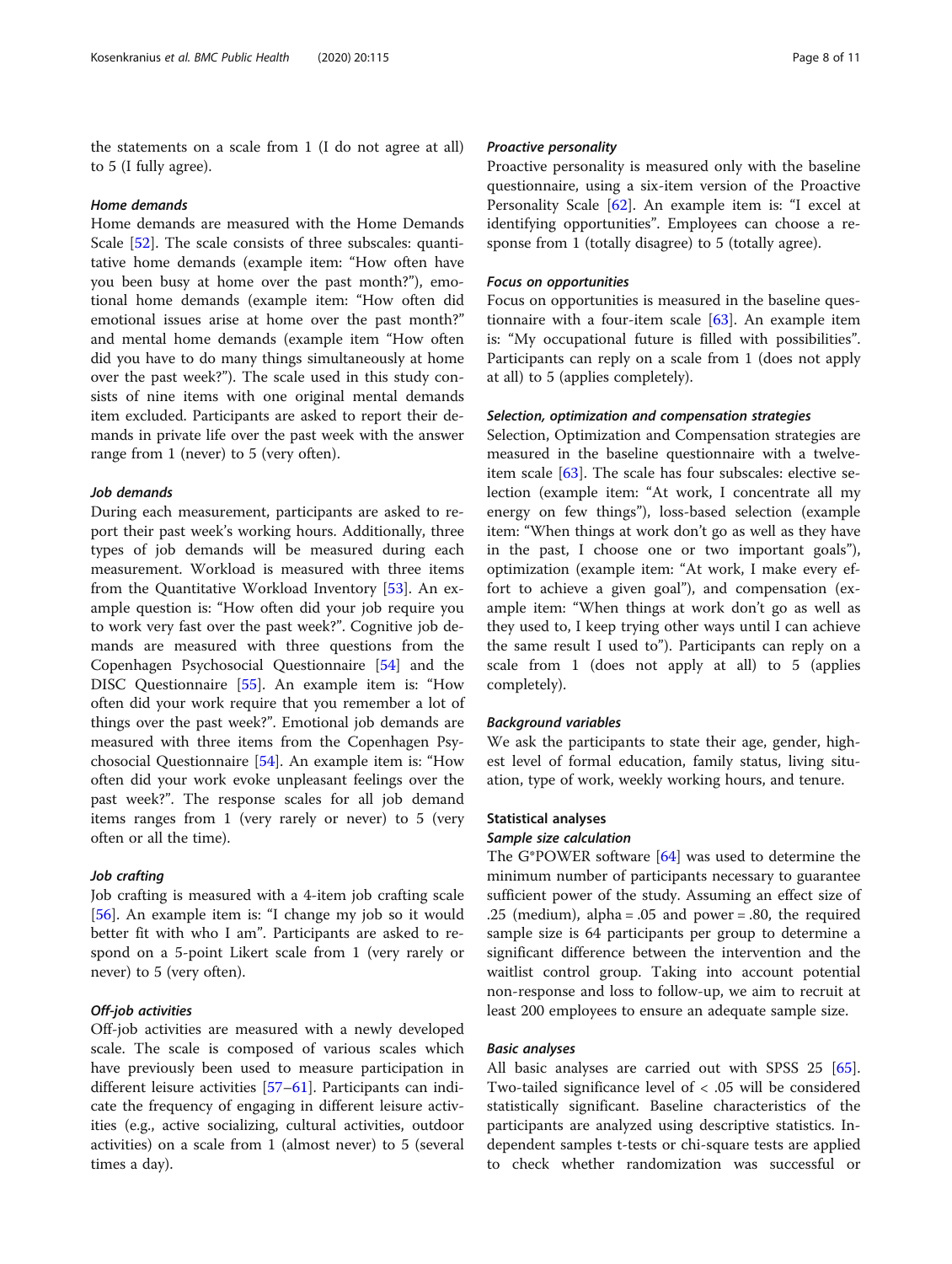whether there were systematic differences between the two groups. Preliminary analysis will be performed, including calculating descriptive statistics (i.e., means, standards deviations), factor analyses for all the scales, internal reliability calculations (Cronbach's  $\alpha$ ) and bivariate correlations (Pearson's  $r$ ) between the study variables.

# Effect evaluation

We will use multilevel modelling techniques to test the change in outcome variables within subjects across seven measurement points before, during and after the intervention (i.e., within subject effect of participating in offjob crafting intervention). We will use Bliese and Ploy-hart's [[66\]](#page-10-0) approach to estimate multilevel models in R, using the NLME library written by Pinheiro and Bates [[67\]](#page-10-0). Additionally, we will test how participation in offjob intervention compared to control group affects the change in outcome variables across time (i.e., between subjects' effect of the intervention compared to control group).

#### Moderator and mediator analyses

For moderator and mediator analysis, we will use the nonparametric resampling method of bootstrapping (with 5000 bootstrap resamples) [\[68](#page-10-0)]. Hayes' PROCESS macro for SPSS is used to run the bootstrapping procedure. Bootstrapping does not assume the sampling distribution of the indirect effect to be normally distributed, it is statistically more powerful, and is suitable to use on small samples [[68](#page-10-0)].

# Process evaluation

At the end of the second training session, a process evaluation will be conducted to provide insights into the process of the intervention and the mechanisms that might have influenced the effectiveness of the intervention. Participants are asked to indicate the extent that they participated in the intervention, the level of effort invested in following the intervention, and whether they perceived participation in the intervention to be timeconsuming. Additionally, we ask them to report their level on enjoyment and satisfaction with the intervention, relevance of the training content, and the type of perceived support that they received from others during the intervention. We also ask participants to assess whether they gained new skills and knowledge from the intervention, and to express their level of satisfaction with the performance of the trainers during on-site trainings. Regarding the smartphone app Everydaily, we ask participants to indicate how many Dailys they have completed and whether they also logged all the completed Dailys to the app to gain better understanding about participants' app use. Regarding off-job crafting goal setting, participants are asked to indicate the psychological need that they worked on during the intervention period and write down the goal that they set during the first training session. They are then asked to rate their goal attainment during the intervention period on a scale from 0 to 100%. Finally, participants can describe the most important things that they learned during the intervention and provide any additional comments.

# **Discussion**

This article describes the development and design of a hybrid off-job crafting intervention study aimed at enhancing employees' off-job crafting behaviors, psychological needs satisfaction, well-being and performance.

#### Strengths and limitations

The main limitation of the study is that the intervention includes several on- and offline components. With the two-armed randomized control trial (intervention versus waitlist control), it is not possible to evaluate each specific component separately, and it is therefore difficult to establish which intervention components are the most effective. However, we aim to conduct a thorough process evaluation to gain insights into recruitment, reach, fidelity, participants' attitudes toward the intervention, context, implementation, dose delivered and dose received, and to link the effect and process evaluation results to better understand the different mechanisms that might have influenced the effectiveness of the intervention [[34\]](#page-10-0). Secondly, as the intervention and the waitlist control group participants are recruited from the same organization and potentially form the same departments, contamination may occur. While the trainings, booklets and smartphone app are first only made available for the intervention group, there is still a chance that colleagues participating in the intervention could share their training materials with the waitlist control group participants. To minimize this risk, intervention participants are specifically reminded not to share the training materials with the control group members until the end of the intervention period. Thirdly, another limitation might be participants' non-adherence to the instructions or dropping out of the study entirely. In order to avoid these potential complications, we will explain the procedures to the participants carefully both in the informed consent form and during the first training session to remind participants about the importance of following the entire intervention program. We will also send them a mid-intervention postcard reminder and will monitor closely the weekly questionnaire response rates, sending reminders to those who do not fill out the questionnaires by the deadlines indicated in the emails.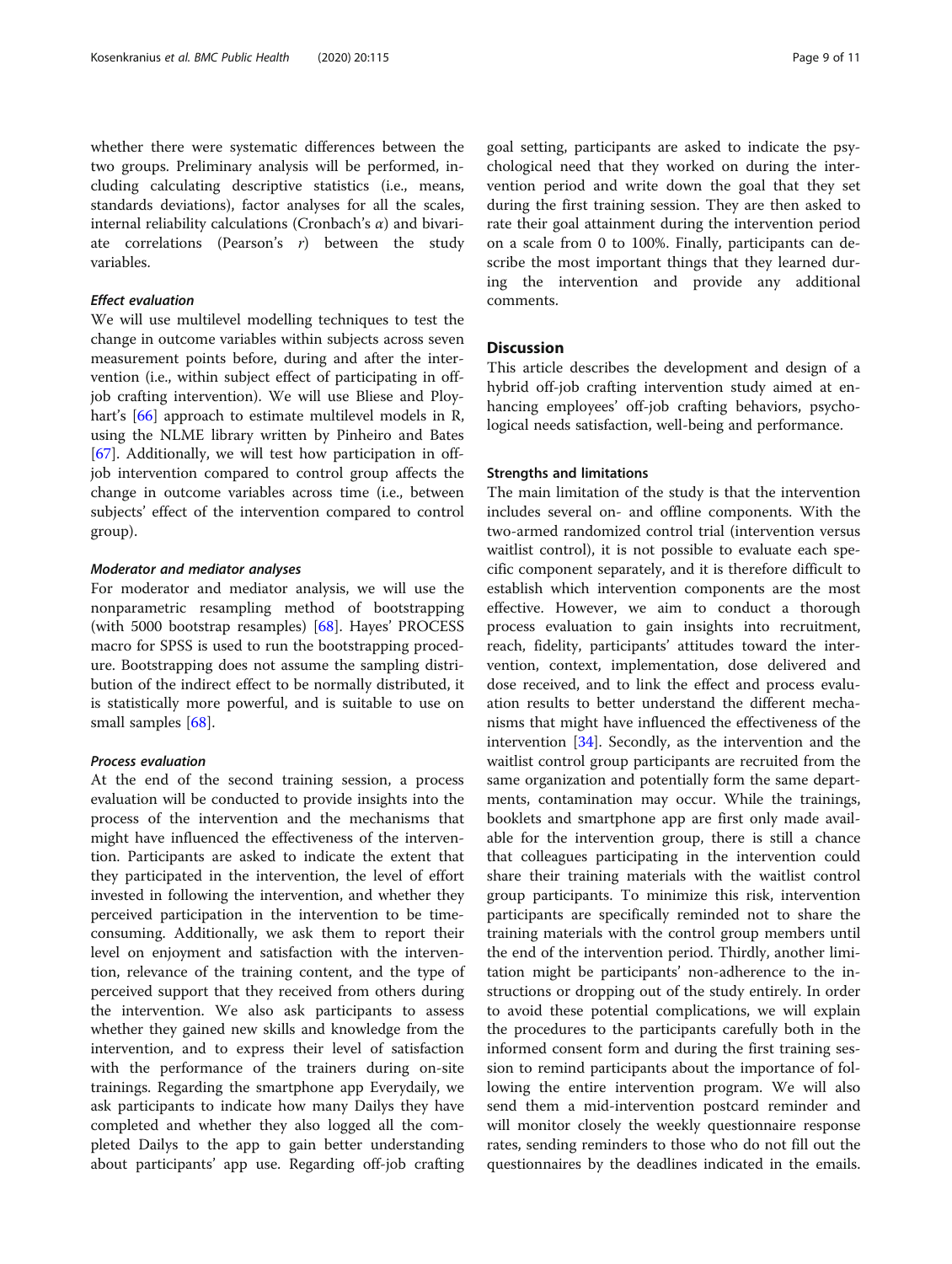<span id="page-9-0"></span>We will further assess adherence to the intervention program with the process evaluation.

To the best of our knowledge, this is the first intervention study to evaluate the effectiveness of a hybrid offjob crafting intervention to enhance off-job crafting behaviors, psychological needs satisfaction, well-being and performance in different life domains. The study has direct practical implications for employees and their wellbeing. Participation in the trainings, following an individual off-job crafting plan, and using the smartphone app could potentially offer a brief and accessible way for employees to increase their off-job crafting behaviors, which in turn could enhance psychological needs satisfaction, well-being and performance in different life domains. Besides potential benefits for the employees, the intervention could also benefit the organizations, potentially resulting in healthier and more productive employees. Finally, the intervention content allows plenty of room for customization to meet each participant's individual psychological needs, and can therefore be offered to workers from different professions, educational levels and life situations.

#### Acknowledgements

We thank the two trainers Anu Kervinen and Anna Maria Sirenius for their support in developing the content of the intervention. Moreover, we thank Markus Domin for programming the Everydaily app.

#### Authors' contributions

MK wrote the manuscript. FR and JdB conceptualized the research project. JdB secured funding for the project. MvdH advised the authors on research design and the development of the intervention content. All authors read and approved the final manuscript.

#### Funding

This research project is supported by the Academy of Finland (grant nr. 308718). The funding received by the Academy of Finland has been used to develop the smartphone app and cover travel expenses of the researchers and their collaborators.

#### Availability of data and materials

Data will be shared after completion of the research project in the Finnish Social Science Data Archive. Data and intervention materials are also available on request from the first author.

#### Ethics approval and consent to participate

The Ethics Committee of the Tampere Region has approved the study (statement 46/2019). A written informed consent is obtained from each participant.

#### Consent for publication

Not applicable.

#### Competing interests

The authors declare that they have no competing interests.

#### Author details

<sup>1</sup>Department of HRM & OB, Faculty of Economics and Business, University of Groningen, Nettelbosje 2, 9747, AE, Groningen, the Netherlands. <sup>2</sup>School of Social Sciences, Tampere University, Kalevantie 5, 33100 Tampere, Finland. <sup>3</sup>Department of Work and Organizational Psychology, University of Amsterdam, Nieuwe Achtergracht 129B, 1018, WS, Amsterdam, The Netherlands.

#### References

- 1. Eurofound. Sixth European Working Conditions Survey Overview report (2017 update). Luxembourg; 2017. <https://doi.org/10.2806/784968>.
- 2. Schaufeli WB, Bakker AB. Job demands, job resources, and their relationship with burnout and engagement: a multi-sample study. J Organ Behav. 2004; 25:293–315.
- 3. Bakker A, Demerouti E, Schaufeli W. Dual processes at work in a call Centre: an application of the job demands – resources model. Eur J Work Organ Psy. 2003;12:393–417.
- 4. Sturges J. Crafting a balance between work and home. Hum Relat. 2012;65: 1539–59.
- 5. De Bloom J, Kinnunen U, Korpela K. Recovery processes during and after work: associations with health, work engagement, and job performance. J Occup Environ Med. 2015;57:732–42.
- 6. Tims M, Bakker AB. Job crafting: towards a new model of individual job redesign. SA J Ind Psychol. 2010;36:1–9. [https://doi.org/10.4102/sajip.v36i2.](https://doi.org/10.4102/sajip.v36i2.841) [841.](https://doi.org/10.4102/sajip.v36i2.841)
- 7. van Wingerden J, Bakker AB, Derks D. Fostering employee well-being via a job crafting intervention. J Vocat Behav. 2017;100:164–74. [https://doi.org/10.](https://doi.org/10.1016/j.jvb.2017.03.008) [1016/j.jvb.2017.03.008](https://doi.org/10.1016/j.jvb.2017.03.008).
- 8. Berg JM, Grant AM, Johnson V. When callings are calling: crafting work and leisure in pursuit of unanswered occupational callings. Organ Sci. 2010;21: 973–94. <https://doi.org/10.1287/orsc.1090.0497>.
- 9. Petrou P, Bakker AB. Crafting one's leisure time in response to high job strain. Hum Relat. 2016;69:507–29.
- 10. Meijman TF, Mulder G. Psychological aspects of workload. In: Drenth PJD, Thierry H, de Wolff CJ, editors. Handbook of work and organizational psychology. 2nd ed. Hove: Psychology Press; 1998. p. 5–33.
- 11. Deci EL, Ryan RM. The "what" and "why" of goal pursuits : human needs and the delf-determination of behavior. Psychol Inq. 2000;11:227–68.
- 12. Baard PP, Deci EL, Ryan RM. Intrinsic need satisfaction: a motivational basis of performance and well-being in two work settings. J Appl Soc Psychol. 2004;34:2045–68. [https://doi.org/10.1111/j.1559-1816.2004.tb02690.x.](https://doi.org/10.1111/j.1559-1816.2004.tb02690.x)
- 13. Newman DB, Tay L, Diener E. Leisure and subjective well-being: a model of psychological mechanisms as mediating factors. J Happiness Stud. 2014;15: 555–78.
- 14. Sonnentag S, Fritz C. The recovery experience questionnaire: development and validation of a measure for assessing recuperation and unwinding from work. J Occup Health Psychol. 2007;12:204–21.
- 15. Ryan RM, Deci EL. Self-determination theory and the facilitation of intrinsic motivation, social development, and well-being. Am Psychol. 2000;55:68–78.
- 16. Iwasaki Y. Pathways to meaning-making through leisure-like pursuits in global contexts. J Leis Res. 2008;40:231–49.
- 17. Edwards JR, Rothbard NP. Mechanisms linking work and family: clarifying the relationship between work and family constructs. Acad Manage Rev. 2000;25:178–99.
- 18. Bartholomew LK, Parcel GS, Kok G, Gottlieb NH, Fernandez ME. Planning health promotion program: an intervention mapping approach. 3rd ed. San Francisco, CA: Jossey-Bass; 2011.
- 19. Ropponen A, Bergbom B, Härmä M, Sallinen M. Asiantuntijatyön työajat yhteydet työhön ja hyvinvointiin; 2018.
- 20. Toivanen M, Yli-Kaitala K, Viljanen O, Väänänen A, Turpeinen M, Janhonen M, et al. AikaJärjestys asiantuntijatyössä. 2016.
- 21. Salmela-Aro K, Upadyaya K. Role of demands-resources in work engagement and burnout in different career stages. J Vocat Behav. 2018; 108:190–200. <https://doi.org/10.1016/j.jvb.2018.08.002>.
- 22. van den Heuvel M, Demerouti E, Peeters MCW. The job crafting intervention: effects on job resources, self-efficacy, and affective well-being. J Occup Organ Psychol. 2015;88:511–32. [https://doi.org/10.1111/joop.12128.](https://doi.org/10.1111/joop.12128)
- 23. Kinnunen U, Feldt T, Siltaloppi M, Sonnentag S. Job demands–resources model in the context of recovery: testing recovery experiences as mediators. Eur J Work Organ Psy. 2011;20:805–32.
- 24. Kujanpää M, Syrek C, Kinnunen U, Mäkikangas A, Tay L, Brauchli R, et al. A needs-based off-job crafting scale: cross-cultural and cross-domain validation of a new instrument. Manuscript under revision 2019.
- 25. Chen B, Vansteenkiste M, Beyers W, Boone L, Deci EL, Van der Kaap-Deeder J, et al. Basic psychological need satisfaction, need frustration, and need strength across four cultures. Motiv Emot. 2015;39:216–36.